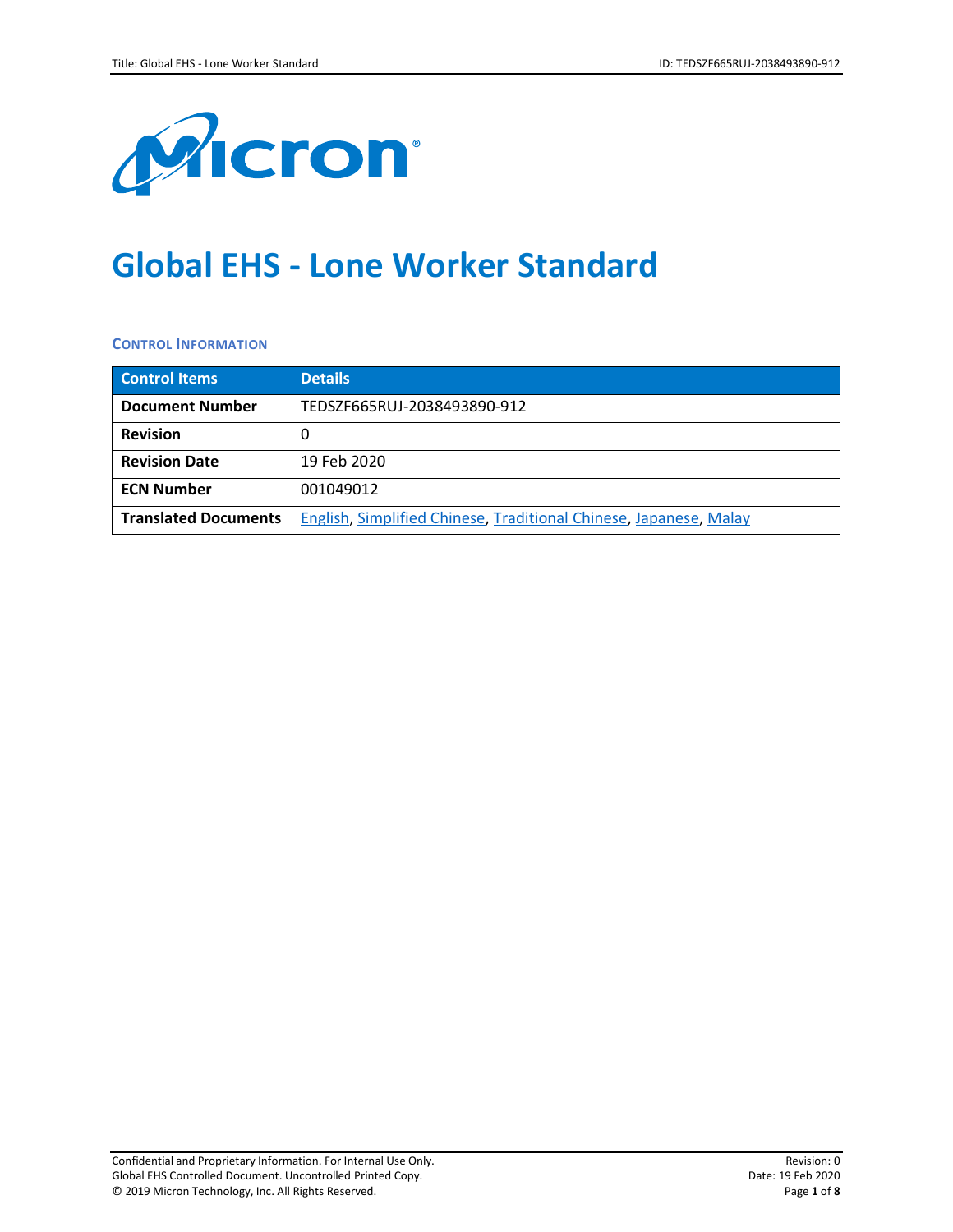# **Contents**

| $\mathbf{1}$   |     |  |  |  |
|----------------|-----|--|--|--|
| 2 <sup>1</sup> |     |  |  |  |
| $\mathbf{3}$   |     |  |  |  |
| 4              |     |  |  |  |
| 5              |     |  |  |  |
| 6              |     |  |  |  |
|                | 6.1 |  |  |  |
|                | 6.2 |  |  |  |
|                | 6.3 |  |  |  |
|                | 6.4 |  |  |  |
| 7 <sup>1</sup> |     |  |  |  |
| 8              |     |  |  |  |
| 9              |     |  |  |  |

# **Tables**

# **Table of Figures**

No table of figures entries found.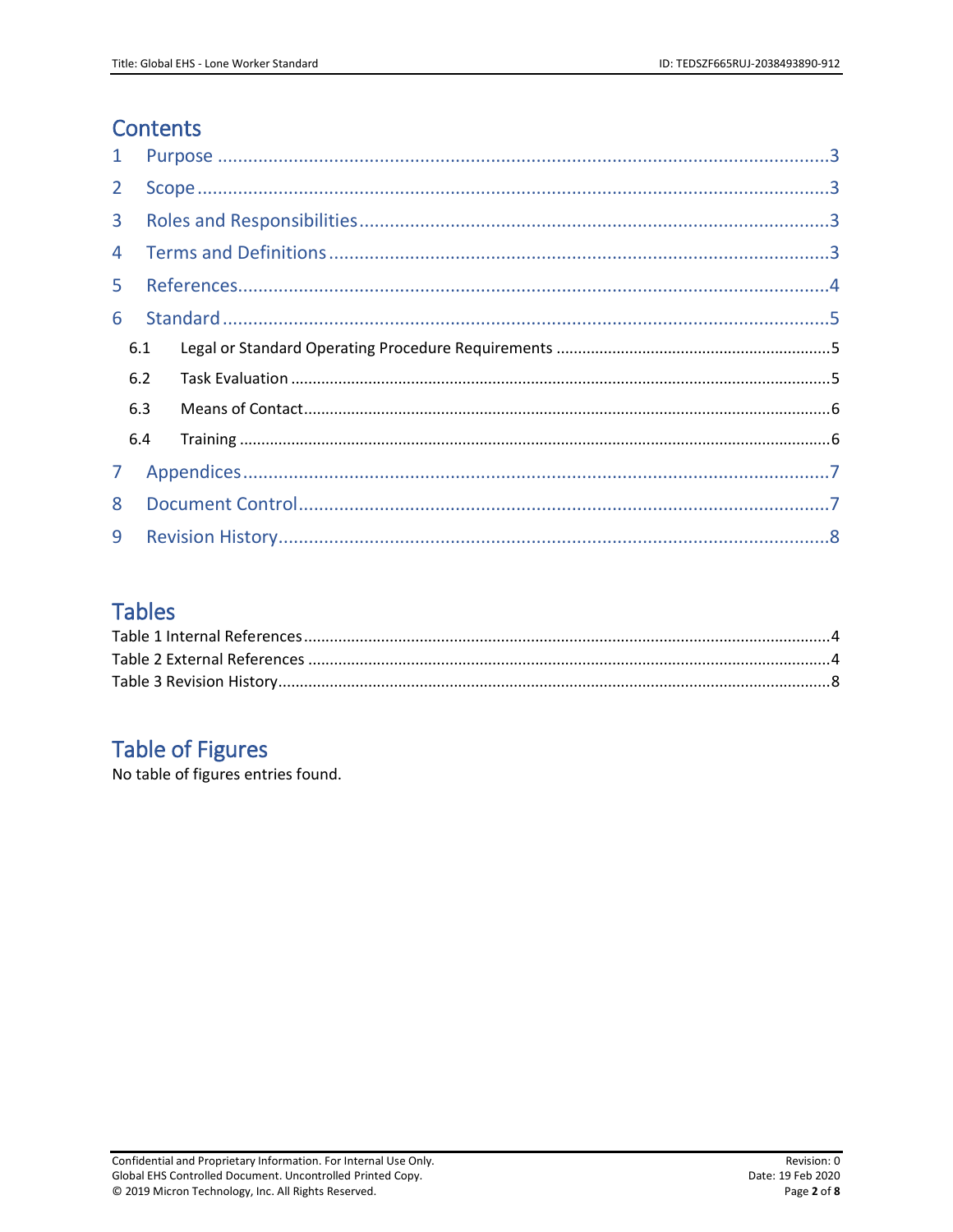### <span id="page-2-0"></span>1 Purpose

Micron acknowledges that there may be an increased risk to the health and safety of its employees, contractors, and vendors when performing certain job tasks alone, especially in areas that are not continuously occupied. This document specifies situations and locations that must be assessed to ensure the safety of lone workers and actions that must be taken to ensure a means of communication is available for them if they require assistance.

### <span id="page-2-1"></span>2 Scope

| <b>Items</b>           | <b>Details</b>                                                                                                                                                                                                                                                                                                                                    |
|------------------------|---------------------------------------------------------------------------------------------------------------------------------------------------------------------------------------------------------------------------------------------------------------------------------------------------------------------------------------------------|
| Site(s) Impacted       | All Micron sites                                                                                                                                                                                                                                                                                                                                  |
| <b>Target Audience</b> | Micron team members and their contractors/vendors                                                                                                                                                                                                                                                                                                 |
| Applicability          | This document covers instances where workers carry out their job tasks in<br>isolation from other workers without close or direct supervision and the<br>work that is being carried out poses a potential hazard or is taking place in a<br>potentially hazardous environment.                                                                    |
|                        | This document does not cover office/cubicle spaces which generally involve<br>computer interfacing tasks, 24-hour manned manufacturing/production<br>floors and those travelling to a work location. This document does not cover<br>how the task is to be carried out or specific safety precautions to be taken<br>while carrying out the task. |

# <span id="page-2-2"></span>3 Roles and Responsibilities

| <b>Roles</b>                                               | <b>Responsibilities</b>                                                                                                                                                                                                                                                                                                         |
|------------------------------------------------------------|---------------------------------------------------------------------------------------------------------------------------------------------------------------------------------------------------------------------------------------------------------------------------------------------------------------------------------|
| Global EHS                                                 | Define requirements for evaluation of instances where workers may be<br>required to work in isolation from other workers, and without close or<br>direct supervision<br>Review and update this Standard biennially or as needed<br>٠<br>Assure appropriate input from all related parties<br>٠<br>Initiate the approval process |
| Site EHS/Safety<br>Managers, Micron<br>Team Members, Hosts | Ensure compliance with requirements set out in this standard<br>٠<br>Review, update, and/or create site safety procedures in compliance with<br>requirements set in this standard.                                                                                                                                              |

# <span id="page-2-3"></span>4 Terms and Definitions

| <b>Terms</b> | <b>Definitions</b>              |
|--------------|---------------------------------|
| <b>CDA</b>   | <b>Compressed Dry Air</b>       |
| <b>CUP</b>   | <b>Central Utilities Plant</b>  |
| EHS          | Environment, Health, and Safety |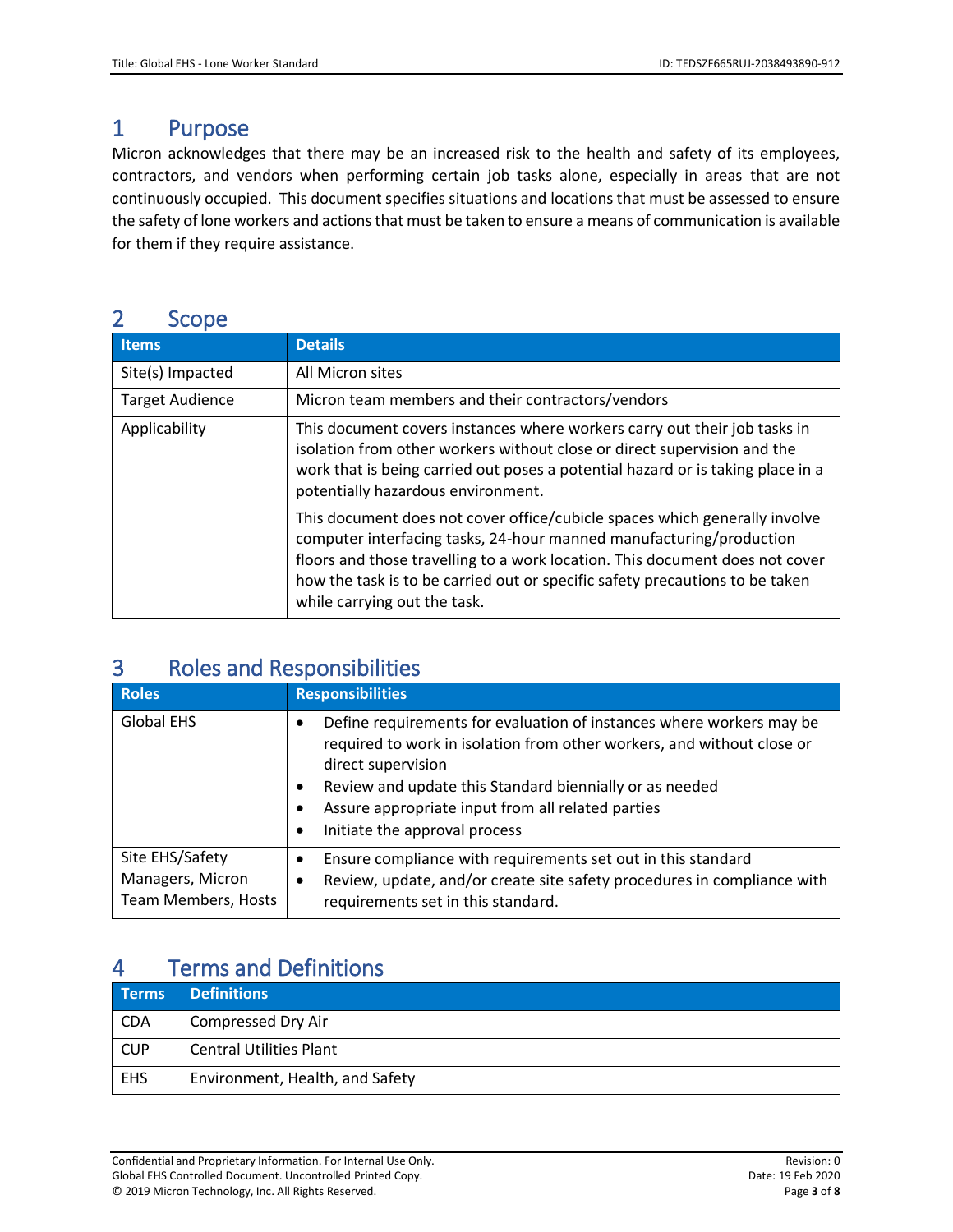| <b>Terms</b>   | <b>Definitions</b>                                                                                                                                                                                                                                                                                                    |
|----------------|-----------------------------------------------------------------------------------------------------------------------------------------------------------------------------------------------------------------------------------------------------------------------------------------------------------------------|
| <b>JHA</b>     | <b>Job Hazard Analysis</b>                                                                                                                                                                                                                                                                                            |
|                | A technique that focuses on job tasks as a way to identify hazards before they cause an<br>accident. A JHA focuses on the relationship between the worker, the task, the tools, and the<br>work environment. Once identified, the hazards can be eliminated or controlled.                                            |
| Lone<br>Worker | A worker who performs an activity that is carried out in isolation from other workers without<br>close or direct supervision.                                                                                                                                                                                         |
|                | Additionally, a worker is further considered to be a lone worker if they work by<br>himself/herself at a work site in circumstances where assistance is not readily available when<br>needed (e.g. remote location <sup>1</sup> , lack of regular traffic <sup>2</sup> , area not normally occupied <sup>3</sup> )    |
| <b>PM</b>      | <b>Preventive Maintenance</b>                                                                                                                                                                                                                                                                                         |
|                | At scheduled intervals, preventive maintenance (for example, oil checks, O-rings replaced) is<br>performed to ensure that the machine will run at peak capacity.                                                                                                                                                      |
| <b>RA</b>      | <b>Risk Assessment</b>                                                                                                                                                                                                                                                                                                |
|                | A procedure through which knowledge and experience of design, use, incidents and accidents<br>and harm are brought together to measure risks for specified scenarios of the equipment<br>being assessed. Risk assessment includes determining the limits of machinery, hazard<br>identification, and risk estimation. |
| <b>SOP</b>     | <b>Standard Operating Procedure</b>                                                                                                                                                                                                                                                                                   |
|                | A comprehensive set of instructions for the operation of a process. They should provide a<br>clear understanding of the detailed operating parameters and limits for safe operation in all<br>process modes (e.g., start-ups, normal operation, shutdowns).                                                           |
| Worker         | Person carrying out a job task, and includes Micron Team Member or Contractor / Vendor                                                                                                                                                                                                                                |

# <span id="page-3-1"></span><span id="page-3-0"></span>5 References

l

#### *Table 1 Internal References*

| Title | <b>TELL</b> |
|-------|-------------|
| Nil   | Nil         |

#### *Table 2 External References*

<span id="page-3-2"></span>

| Title | <b>TELLE</b> |
|-------|--------------|
| Nil   | Nil          |

 $1$  Remote Location: A work location that is not integral to the main site where oversight is not provided, and response is delayed.

<sup>&</sup>lt;sup>2</sup> Lack of Regular Traffic: Other workers are not normally present and would not be expected to pass by the area over a thirty-minute period.

<sup>&</sup>lt;sup>3</sup> Normally Occupied: A workspace that is under normal conditions within sight or sound of other workers.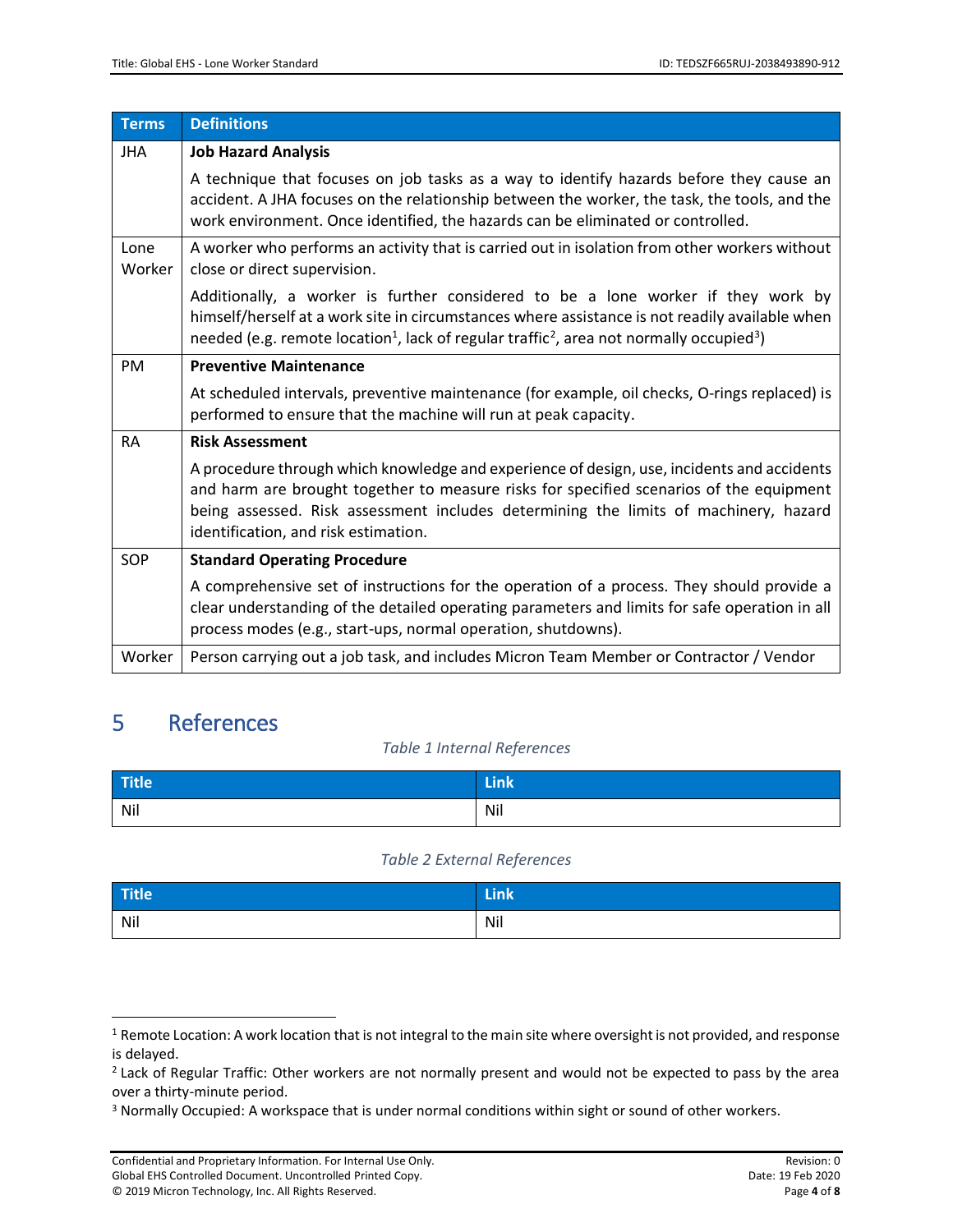# <span id="page-4-0"></span>6 Standard

Micron acknowledges that there may be an increased risk to the health and safety of its team members, contractors and vendors when performing certain job tasks alone, especially in areas that may not be continuously occupied. The following are criteria must be considered when allocating resources to a job task.

### <span id="page-4-1"></span>6.1 Legal or Standard Operating Procedure Requirements

Where local legal requirements, SOP job tasks, RAs or JHAs require at least 2 workers to complete the job, those requirements must always be met.

Some examples of where two workers are needed to complete a job task include, but may not be limited to:

- Certain equipment PMs
- Energized Electrical Work with voltage greater than 50V
- Work under raised flooring systems or other confined spaces
- Activities where fall protection is required
- Working in atmospheres requiring the use of a supplied air
- Work involving heavy machinery or equipment operations at isolated locations
- Transferring strong corrosive or highly toxic liquids from containers of one gallon (3.79L) or greater
- Breaking open a chemical delivery/waste/exhaust line that contains corrosive, highly toxic, or flammable gases or liquids (including gas cylinder changes)
- Opening a cabinet or enclosure containing pressurized corrosive or highly toxic gases or liquids
- Exposure to physical hazards from work on high temperature, high pressure or potentially asphyxiating systems including steam, large chillers, or pressurized CDA (i.e. 100 psi or greater)
- Job tasks with ergonomic hazards, such as lifting heavy items more than 50lbs (22kg)

#### <span id="page-4-2"></span>6.2 Task Evaluation

Team Members and Hosts are expected to take particular care when evaluating hazards for job tasks that are to be completed alone. This shall be done through a Risk Assessment. If a worker is at significantly higher risk when working alone, arrangements must be made for an/a additional worker(s) to assist in the job task.

Any work carried out in the following listed locations or situations, must have a Risk Assessment completed to identify if working alone is acceptable or not:

- Gas pad
- Manufacturing or Production support areas, such as Sub-fab, Mezzanines, Plenum
- Facilities support areas, such as the Chiller Room, CDA room, Back-up Generator room or Electrical Room, Water and Waste treatment areas, Scrubber yard/Stack areas.
- Liquid and Gas Chemical Storage Rooms
- Work involving the application of Control of Hazardous Energies
- Trenching & Excavation Work
- Cranes & Hoisting activities (Lorry crane)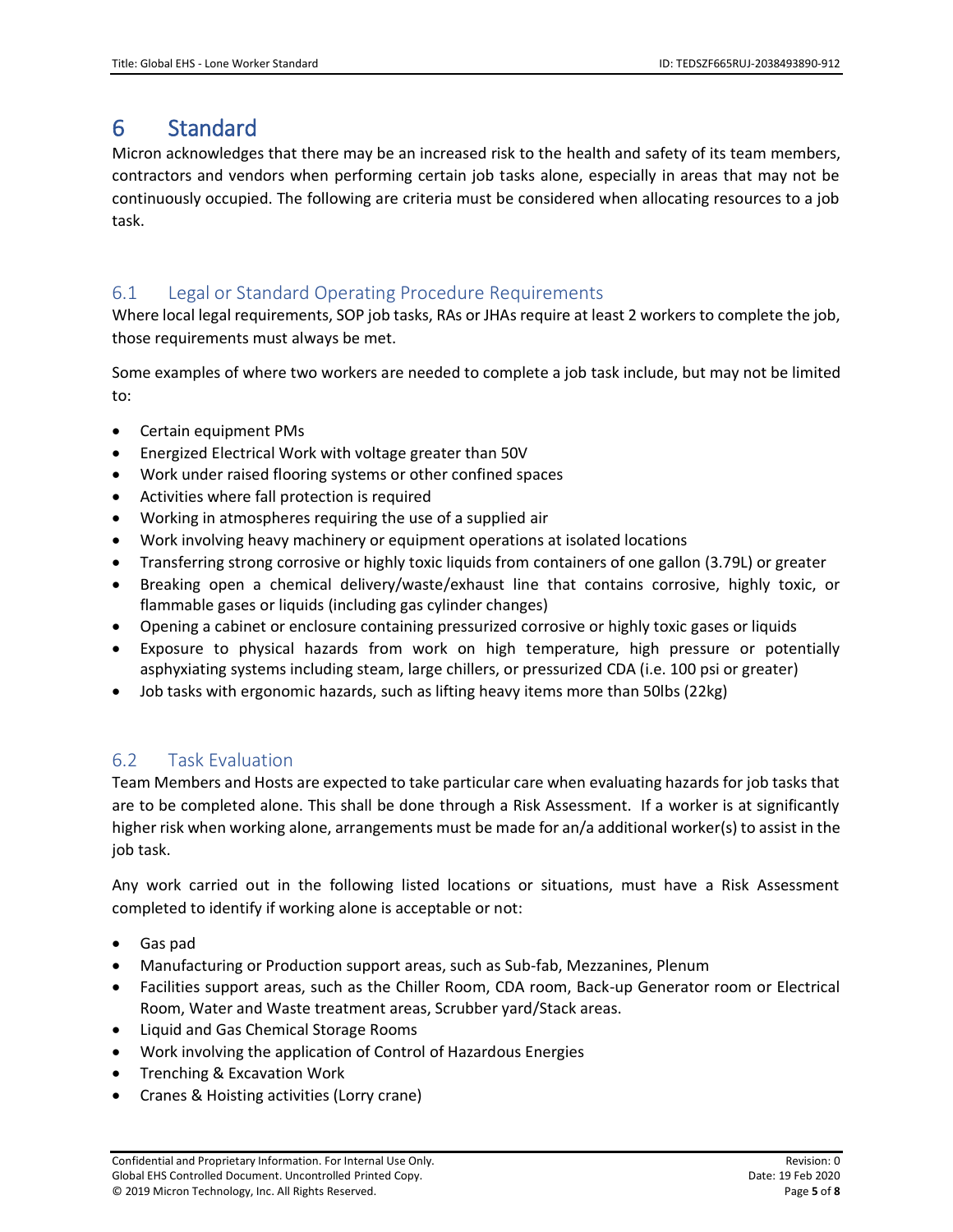- Laboratories
- Garbage Disposal
- Loading Docks, Material Handling Areas
- **Site Security Rounds**

#### <span id="page-5-0"></span>6.3 Means of Contact

Where job tasks are to be carried out by a lone worker, arrangements must be made to ensure that there is regular contact with the worker. This may be with a centralized control or security room, their supervisor, or any other person designated as a point of contact. Before the start of the work:

- The length of the job task and how often contact is made should be established appropriate to the results of the evaluation of the task
- The area owner, where the task is being carried out, should be informed

An appropriate mode of contact should be available to ensure that should the worker be in distress, they are able to receive the assistance that they may need. Acceptable modes of contact are:

- Lone worker devices or automatic warning devices (e.g. panic alarms, no movement alarms, automatic distress management systems), or
- Mobile phone, telephone or radio transmitting device (e.g. worker may call for assistance or be called at regular intervals)
- Controlled periodic checks (e.g. in-person or via monitoring on closed circuit television)

#### <span id="page-5-1"></span>6.4 Training

All lone workers must be sufficiently trained and competent in:

- completing their tasks properly.
- understanding potential risks and the subsequent precautions to take.
- reacting in the event of an emergency.

All training must be documented.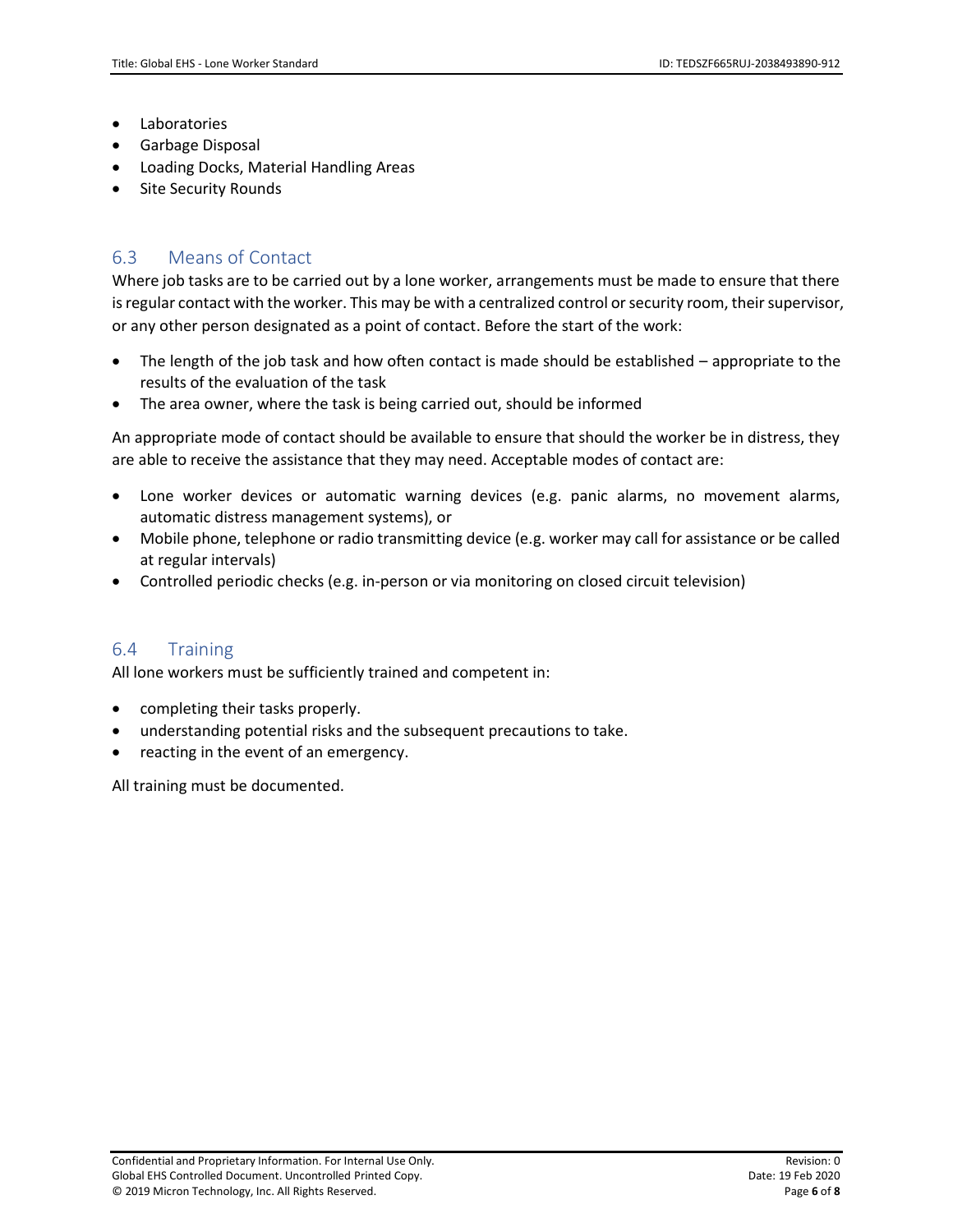# <span id="page-6-0"></span>7 Appendices

Nil

### <span id="page-6-1"></span>8 Document Control

| <b>Items</b>        | <b>Details</b>                                                                                                                                                                                  |
|---------------------|-------------------------------------------------------------------------------------------------------------------------------------------------------------------------------------------------|
| <b>ECN Facility</b> | <b>CORP EHS</b>                                                                                                                                                                                 |
| <b>ECN Area</b>     | <b>EHS GENERAL</b>                                                                                                                                                                              |
| Approval            | This document is approved by:                                                                                                                                                                   |
|                     | GLOBAL_EHS_SEAL_LT                                                                                                                                                                              |
| Notification        | Notification of changes to this document is managed through Micron's Engineering<br>Change Notification (ECN) process to the following:                                                         |
|                     | GLOBAL_EHS<br>GLOBAL_EHS_MANAGERS<br>٠<br>GLOBAL_EHS_TEAM_MEMBERS<br>$\bullet$<br><b>GLOBAL FAC NOTIFY</b><br>٠<br>GLOBAL FAC MANAGER<br>$\bullet$<br><b>KEG PROBE</b><br>٠<br>TSE_KEG_MOD<br>٠ |
|                     | TSE_KEG_COK_INTERFACE<br>$\bullet$<br>TSE_KEG_SSD<br>$\bullet$<br>TSE KEG BURNATE<br>٠<br>TSE_TEE_INTEGRATION<br>٠<br>SIGDOC_GLOBAL_EHS_NTF<br>٠<br>PDE_EQUIPMENT                               |
| Review              | This document will be reviewed at least biennially (once per two years) by Global EHS /<br>PSM through the Periodic Document Review (PDR) process.                                              |